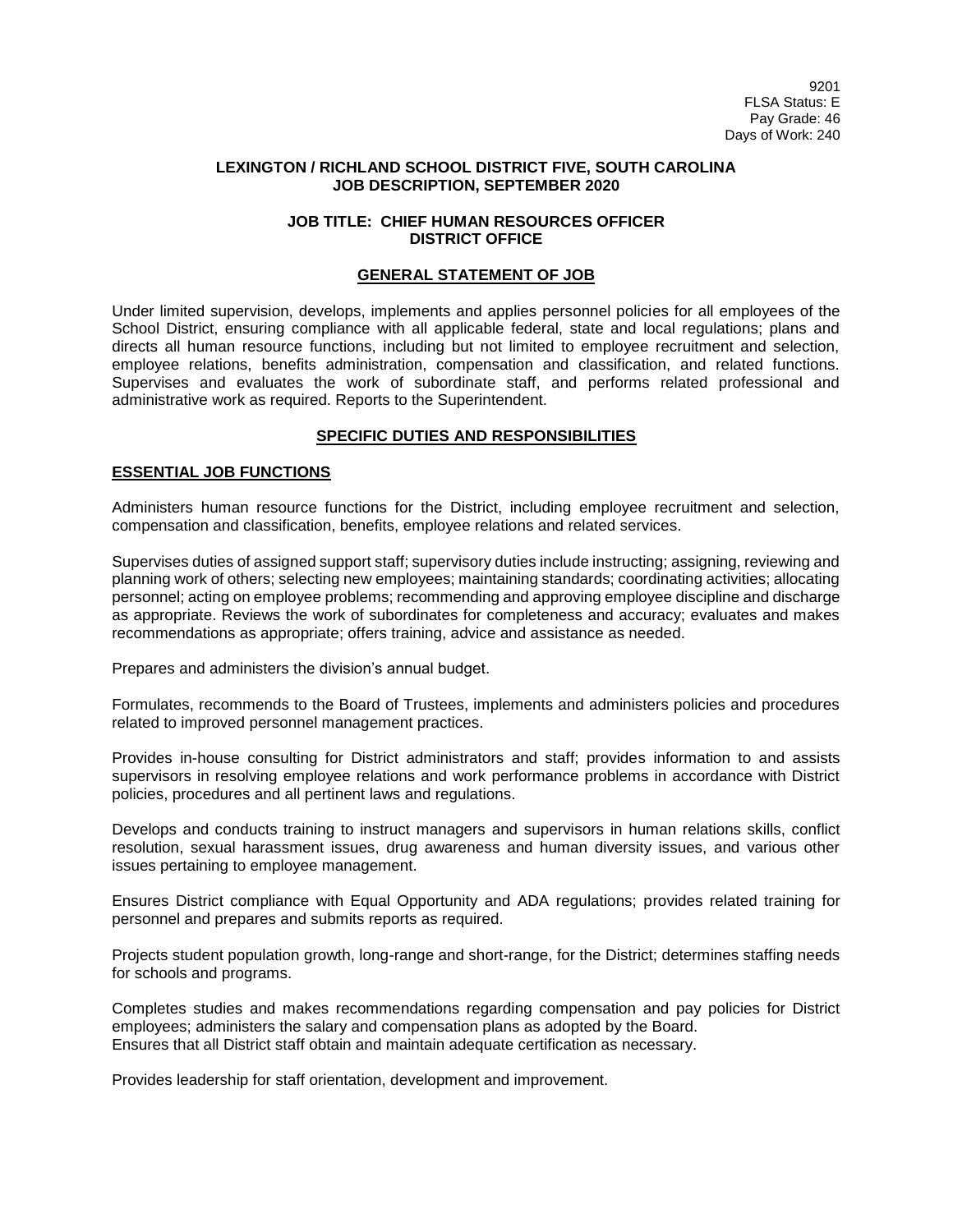# CHIEF HUMAN RESOURCES OFFICER 9201

Develops and administers employee performance evaluation processes.

Recommends to the District Superintendent employee promotions, transfers, reassignments, leaves of absence and termination.

Provides and directs a system for personnel record-keeping, processing of new employees, and preparation of contracts for all personnel.

Provides counseling to all employees on any personnel matter which cannot be resolved by his/her supervisor.

Attends and presents personnel issues for consideration at meetings of the Board of Trustees.

Assists the District in its efforts to interpret to parents, the public and the media the nature of the District's needs and goals.

Assists in developing District long-range strategic plans for growth and development.

Receives and responds to employee inquiries, concerns and complaints regarding personnel policies and procedures and division services.

Represents the District at various professional and community meetings as appropriate.

Prepares and/or processes studies, reports, policies and procedures, performance evaluations, memos, correspondence, etc.

Operates a variety of equipment such as a computer, printer, copier, calculator, telephone, etc.; uses clerical, copier, computer supplies.

Interacts and communicates with various groups and individuals such as the Superintendent, subordinates, other District administrators and staff, school administrators and staff, Board members, State Department of Education personnel, elected officials, various councils and committees, personnel of other school districts, attorneys, parents and the general public.

Attends training, seminars and conferences, and conducts research to stay abreast of legislation and trends in human resource administration.

### **ADDITIONAL JOB FUNCTIONS**

Performs duties of Superintendent as required in his/her absence.

Travels to colleges, job fairs and other locations to recruit teachers.

Represents the Superintendent in conducting hearings of appeals of employee grievances.

Participates in rezoning studies involving the allocation of students.

Performs routine administrative/office tasks as required, including but not limited to preparing reports and correspondence, copying and filing documents, answering the telephone, sending and receiving faxes, entering and retrieving computer data, etc.

Performs related duties as required.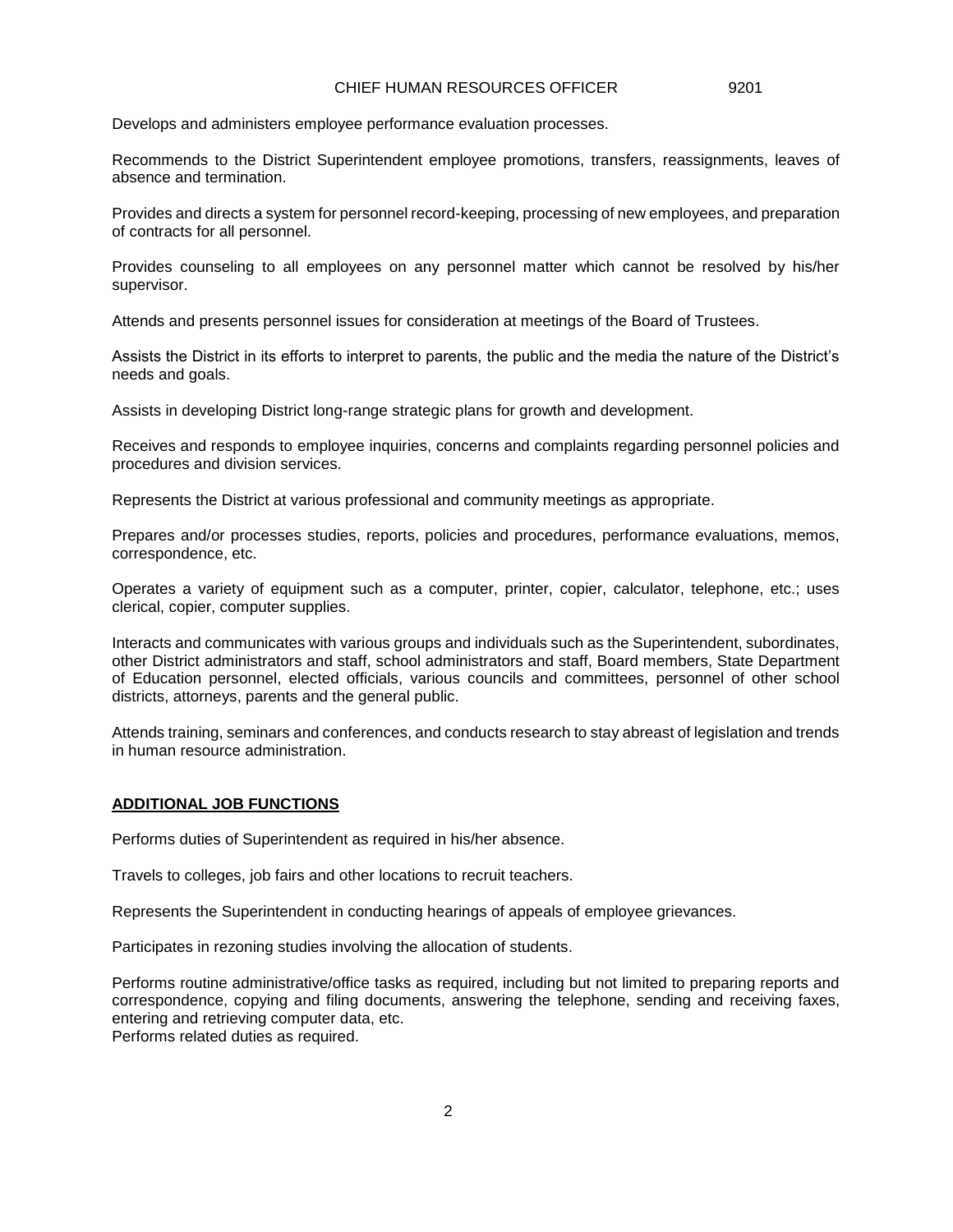#### **MINIMUM TRAINING AND EXPERIENCE**

Requires advanced degree, personnel administration or related field supplemented by four to five years of professional human resources administration experience, preferably in an education environment, or an equivalent combination of education, training and experience that provides the required knowledge, skills and abilities. Must possess a valid state driver's license.

## **MINIMUM QUALIFICATIONS OR STANDARDS REQUIRED TO PERFORM ESSENTIAL JOB FUNCTIONS**

**Physical Requirements**: Requires sedentary work that involves walking or standing some of the time and involves exerting up to 10 pounds of force on a recurring basis or routine keyboard operations.

**Data Conception**: Requires the ability to compare and/or judge the readily observable functional, structural or compositional characteristics (whether similar to or divergent from obvious standards) of data, people or things.

**Interpersonal Communications**: Requires the ability of speaking and/or signaling people to convey or exchange information. Includes giving assignments and/or directions to subordinates and receiving assignments and/or direction from supervisor.

**Language Ability**: Requires ability to read a variety of professional, financial and legal reports and documentation, policy and procedure manuals, budgets, etc. Requires the ability to prepare general reports, presentation materials, correspondence, recommendations, budgets, etc., with proper format, punctuation, spelling and grammar, using all parts of speech. Requires the ability to speak with and before others with poise, voice control and confidence.

**Intelligence**: Requires the ability to apply principles of logical thinking to define problems, collect data, establish facts and draw valid conclusions; to deal with several abstract and concrete variables. Requires the ability to apply influence systems in managing a support staff; to learn and understand relatively complex principles and techniques; to make independent judgments in absence of supervision; to acquire knowledge of topics related to primary occupation. Must have the ability to comprehend and interpret received information.

**Verbal Aptitude**: Requires the ability to record and deliver information, to explain procedures, to follow and give verbal and written instructions; to counsel and teach employees. Must be able to communicate effectively and efficiently with persons of varying educational/cultural backgrounds and in a variety of technical and/or professional languages including budgeting, human resource management, education administration, etc.

**Numerical Aptitude**: Requires the ability to add and subtract totals, to multiply and divide, to determine percentages and decimals and to determine time. Must be able to use practical applications of statistics.

**Form/Spatial Aptitude**: Requires the ability to inspect items for proper length, width and shape, and visually read various information.

**Motor Coordination**: Requires the ability to coordinate hands and eyes using office machinery.

**Manual Dexterity**: Requires the ability to handle a variety of items, keyboards, office equipment, control knobs, buttons, switches, catches, etc. Must have minimal levels of eye/hand/foot coordination.

**Color Discrimination**: Requires the ability to differentiate colors and shades of color.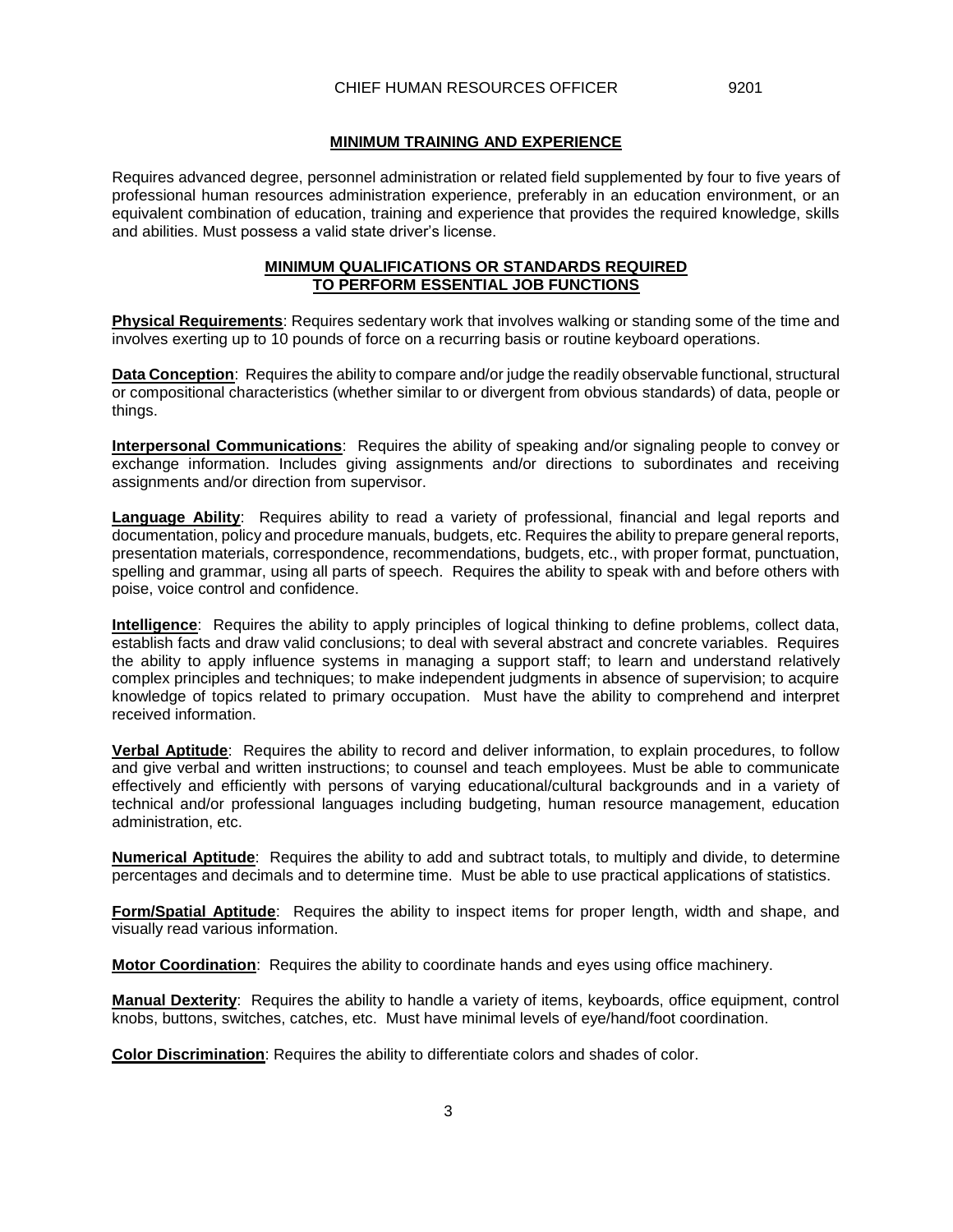**Interpersonal Temperament**: Requires the ability to deal with people beyond giving and receiving instructions. Must be adaptable to performing under significant stress when confronted with emergency situations or tight deadlines. The worker may be subject to tension as a regular, consistent part of the job.

**Physical Communications**: Requires the ability to talk and hear: (talking: expressing or exchanging ideas by means of spoken words; hearing: perceiving nature of sounds by ear).

# **PERFORMANCE INDICATORS**

**Knowledge of Job:** Has thorough knowledge of the methods, procedures and policies of the School District as they pertain to the performance of duties of the Chief Human Resource Services Officer. Has considerable knowledge of the functions and interrelationships of the District and other governmental agencies. Is knowledgeable in the laws, ordinances, standards and regulations pertaining to the specific duties and responsibilities of the position. Is able to ensure departmental and District compliance with all labor / human resources laws and regulations. Has considerable knowledge of and skill in managing general personnel functions, compensation and classification, benefits administration, employee training and development, performance assessment, employee/labor relations, and organizational development. Has knowledge of interviewing, negotiation and counseling tools and techniques. Is able to develop and maintain a positive rapport with District employees. Is able to make sound, educated decisions. Knows how to plan, organize and direct a support staff. Knows how to apply supervisory and managerial concepts and principles; has knowledge of administrative principles involved in developing, directing and supervising various programs and related activities. Has the ability to offer instruction and advice to subordinates regarding departmental policies, methods and regulations. Is able to perform employee evaluations and to make recommendations based on results. Has the ability to offer training and assistance to co-workers and employees of other departments as required. Has the ability to use independent judgment and discretion in supervising various programs including the handling of emergency situations, determining procedures, setting priorities, setting schedules, maintaining standards, planning for future District needs and resolving problems. Has the ability to plan and develop daily, short- and long-term goals related to District purposes. Is able to take the initiative to complete the duties of the position without the need of direct supervision. Has the ability to plan, organize and prioritize daily assignments and work activities. Has the ability to learn and utilize new skills and information to improve job performance and efficiency. Has knowledge of proper English usage, punctuation, spelling and grammar. Has knowledge of modern office practices and technology; has skill in the use of computers for word and data processing and records management. Has the mathematical ability to handle required calculations. Is able to compile, organize and utilize various financial information necessary in the preparation of the division budget, and knows how to prepare and monitor the budget. Is able to read and interpret complex materials pertaining to the responsibilities of the job. Is able to assemble and analyze information and make written reports and records in a concise, clear and effective manner. Is able to maintain confidentiality as required. Is able to produce quality work despite the stress of deadlines. Has comprehensive knowledge of the terminology and various professional languages used within the department. Knows how to maintain effective relationships with personnel of other departments, professionals and members of the public through contact and cooperation. Knows how to make public presentations. Knows how to react calmly and quickly in emergency situations. Has knowledge of the occupational hazards and safety precautions of the industry.

**Quality of Work**: Maintains high standards of accuracy in exercising duties and responsibilities. Exercises immediate remedial action to correct any quality deficiencies that occur in areas of responsibility. Maintains high quality communication and interaction with internal and external entities with whom the position interacts.

**Quantity of Work**: Performs described Essential Functions and related assignments efficiently and effectively in order to produce quantity of work which consistently meets established standards and expectations.

**Dependability**: Assumes responsibility for completing assigned work. Completes assigned work within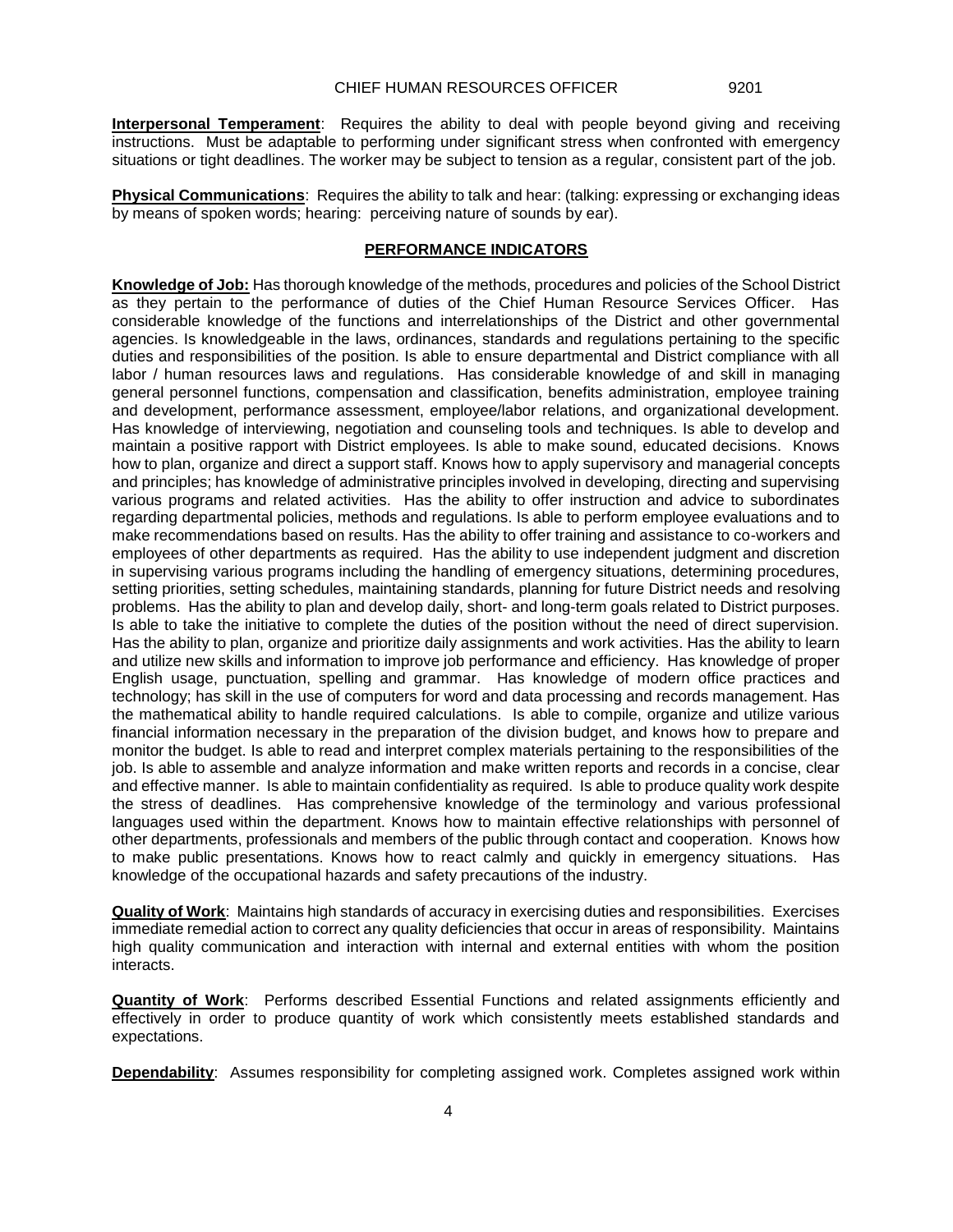deadlines in accordance with directives, policy, standards and prescribed procedures. Maintains accountability for assigned responsibilities in the technical, human and conceptual areas.

**Attendance**: Attends and remains at work regularly and adheres to policies and procedures regarding absenteeism and tardiness. Provides adequate notice to higher management with respect to vacation time and leave requests.

**Initiative and Enthusiasm**: Maintains an enthusiastic, self-reliant and self-starting approach to meet job responsibilities and accountabilities. Strives to anticipate work to be accomplished, and initiates proper and acceptable action for the completion of work with a minimum of supervision and instruction.

**Judgment**: Exercises analytical judgment in areas of responsibility. Identifies issues or situations as they occur and specifies decision objectives. Identifies or assists in identifying alternative solutions to issues or situations. Implements decisions in accordance with prescribed and effective policies and procedures and with a minimum of errors. Seeks expert or experienced advice where appropriate and researches issues, situations and alternatives before exercising judgment.

**Cooperation**: Accepts supervisory instruction and direction and strives to meet the goals and objectives of same. Questions such instruction and direction when clarification of results or consequences are justified, i.e., poor communications, variance with established policies or procedures, etc. Offers suggestions and recommendations to encourage and improve cooperation intra- and inter-departmentally.

**Relationships with Others**: Shares knowledge with managers, supervisors and co-workers for mutual benefit. Contributes to maintaining high morale among all employees. Develops and maintains cooperative and courteous relationships inter- and intra-departmentally, and with external entities with whom the position interacts. Tactfully and effectively handles requests, suggestions and complaints in order to established and maintain good will. Emphasizes the importance of maintaining a positive image.

**Coordination of Work**: Plans and organizes daily work routine. Establishes priorities for the completion of work in accordance with sound time-management methodology. Avoids duplication of effort. Estimates expected time of completion of work elements and establishes a personal schedule accordingly. Attends required meetings, planning sessions and discussions on time. Implements work activity in accordance with priorities and estimated schedules.

**Safety and Housekeeping**: Adheres to all established safety and housekeeping standards. Ensures such standards are not violated.

**Planning**: Plans, coordinates and uses information effectively to enhance activities and production. Knows and understands expectations regarding such activities and works to ensure such expectations are met. Develops and formulates ways, means and timing to achieve established goals and objectives. Effectively and efficiently organizes, arranges and allocates manpower, financial and other designated resources to achieve such goals and objectives.

**Organizing**: Efficiently organizes own work and that of subordinate staff. Ensures that personnel understand what results are expected of them, and that each is regularly and appropriately informed of all matters affecting or of concern to them.

**Staffing**: Works with upper management, where appropriate, to select and recommend employment of qualified personnel. Personally directs the development and training of personnel under charge, ensuring their proper induction, orientation and training.

**Leading**: Provides a work environment which encourages clear and open communications. Has a clear and comprehensive understanding of the principles of effective leadership and how such principles are to be applied. Provides adequate feedback to personnel under charge concerning their performance. Commends and rewards personnel under charge for outstanding performance, and takes timely and